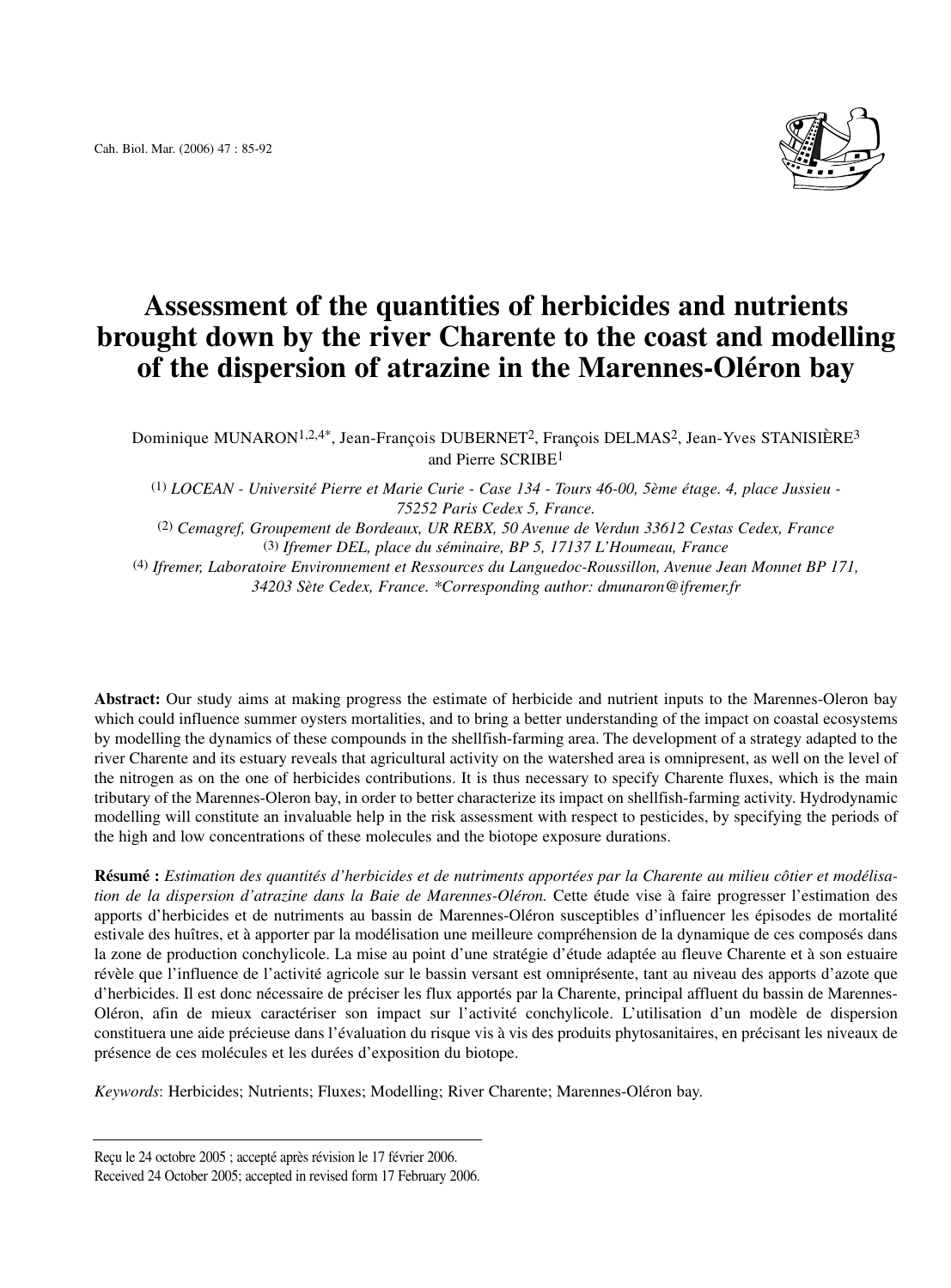#### **Introduction**

The reasons for undertaking this study are all related to the water quality of the Charente River and its impact on coastal ecosystems, but the immediate aim was undoubtedly to understand the phenomena involved in the summer mortality of oysters in the Marennes-Oléron bay, one of the most controversial regional ecological problems. In fact, the presence of herbicides such as triazines and phenylureas has added to an already complicated debate on the reasons for the fall in oyster productivity, the causes of which have not been fully elucidated. Limited information relative to the inputs of pesticides into the basin and their dynamics in this complex and fragile ecosystem, and on their direct and indirect impact on shellfish, has in the past led to conflicts between shellfish growers and inland land users in the use of the freshwater resources. The difficulty arises from the fact that a large number of factors are likely to have an impact, either on their own, or more probably in a combined and synergistic manner. Several studies have in fact shown that oysters are naturally very weakened at this time of year, just after the period of gametogenesis. Meteorological and/or hydrological factors have also been proposed as determining phenomena in oyster physiology. The limit to the trophic capacity of the basin, resulting from its over-exploitation, has also been mentioned as an aggravating factor (Soletchnik et al., 1999). Finally, the general decrease in water quality, the presence of pollutants such as heavy metals (Miramand et al., 2002), pesticides (Munschy, 1995; Dupas, 1996), bacteria and viruses (Le Roux et al., 2002) have been studied, but up until now no clear relation has been demonstrated. Our research therefore naturally became part of the project called : *Impact of micro-pollutants (heavy metals and pesticides) on ecosystem functioning: application to the intertidal mud-flats of the Marennes-Oléron bay* of the CNRS Programme "Environnement Vie et Société" (PEVS).

Our contribution consists of three parts. The first attempts to quantify as precisely as possible the inputs of herbicides and nutrients brought down by the Charente river to marine coastal waters and to detect the temporal trends that have occurred over the decade 1993-2002. The second, that is a preliminary to modelling, has been used to confirm the relative stability of various herbicides (triazines and phenyl-urea) under two hydrological regimes on a transect across the estuary. Because of the mixing of fresh and salt waters, the adsorption and degradation kinetics can in fact be significantly modified. In the third part, a simulation of the dispersion of atrazine in the Marennes-Oléron bay has been conducted using the MARS2D hydrodynamic model developed by Ifremer.

## **Materials & Methods**

Firstly, we decided on the main herbicides to be studied in relation to various criteria such as their use, toxicity, ecotoxicity, mobility and physico-chemical characteristics. A list of 29 molecules was drawn up. This included 22 active ingredients, belonging to various chemical families of herbicides such as triazines, phenyl-ureas and chloroacetanilides. Four of these active ingredients (atrazine, simazine, diuron and isoproturon) are included in the list of priority substances in the European Framework Directive on Water in marine coastal environment of 23 October 2000. In addition to these 22 studied active ingredients, we added 7 metabolites (or degradation products): desethylatrazine (DEA), desisopropyl-atrazine (DIA), desethyl-terbuthylazine (DET), dichlorophenyl-methyl-urea (DPMU), dichlorophenyl-urea (DPU), isopropyl-phenyl-methyl-urea (IPMU) and isopropyl-phenyl-urea (IPU). Some of these are also included in the regional priority list. All the molecules in this list were detected only in the dissolved phase because of their low capacity to be adsorbed onto suspended particles.

Water samples were collected at weekly intervals from 2000 to 2003, at the limit between the river and estuarine environments, i.e. at the tidal limit which is located at St Savinien on the river Charente and at the Ecluses de Carillon on the river Boutonne (Fig. 1).

Water samples were also collected upstream at 5 stations on the river Charente: Chalonne, Nersac, Sireuil, Bourg and Brives, at monthly intervals between 1993 and 2002 (Fig. 1). This sampling was used to detect year-to-year trends and place the inputs calculated for 2001-2002 within the context of the decade.

Assays were then conducted by HPLC-UV as indicated by Dupas et al. (1996). The daily discharges of the Charente were provided by the DIREN Poitou-Charentes, which operates several gauging stations distributed throughout the watershed. This time series, combined with the measurement of the concentrations enabled us to calculate the crude quantities of dissolved herbicides brought down to the estuary by the weighted estimation method of Verhoff et al. (1980).

# **Results and Discussion**

*Assessment of the quantities of nutrients and herbicides input by the Charente*

Nitrogen and phosphorus. The low concentrations of phosphates present as far down as the estuary are certainly the result of the efforts made in the catchment in terms of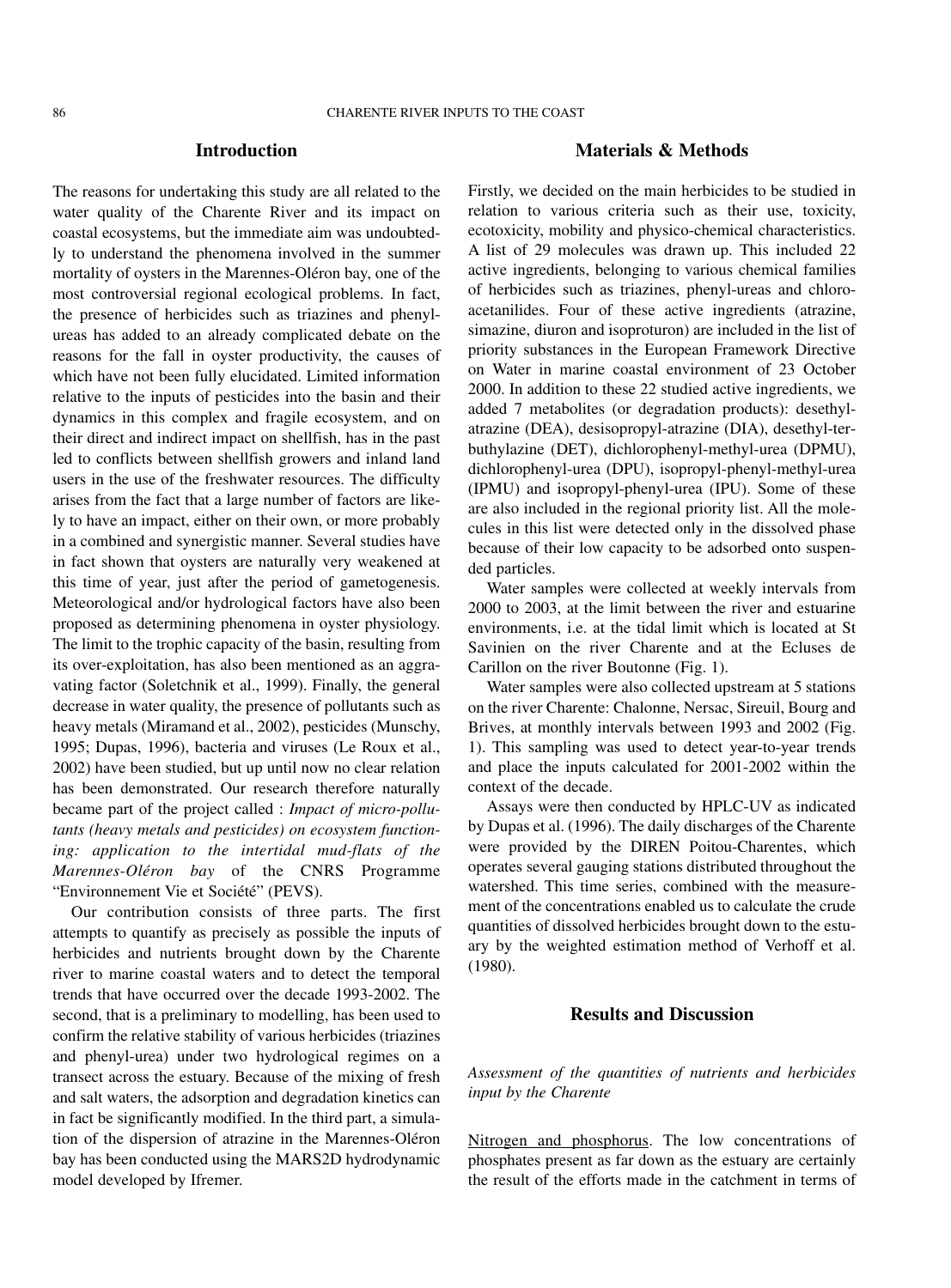

**Figure 1.** Sampling sites in the Charente watershed. **Figure 1.** Localisation des sites d'échantillonnage sur le bassin versant de la Charente.

water purification. On the other hand, the much higher nitrogen concentrations in the waters of the Charente, 92% of which on average is in the form of nitrate nitrogen, is a certain sign of the importance of agricultural activity in its watershed (Munaron, 2004). The Charente is therefore a river that is completely unbalanced in trophic terms with an N/P ratio much higher than 16 and is subject to phenomena of eutrophication (proliferation of opportunistic macrophytic green algae and phytoplankton) that with the increasingly long period of low summer water levels, leads to prolonged stagnation of the waters. The N/P ratio has also tended to increase since 1993 (Fig. 2). Examination of the data indicates that the quantities of nitrogen provided by the Charente have remained stable in the last ten years, whereas those of phosphorus have tended to decline, due to improvements in waste water treatments, thus explaining the slow increase in the N/P ratio. In fact, in addition to the regenerated benthic production, the Charente is the main source of nutrients for the Marennes-Oléron bay (Ravail-Legrand, 1993). The substitution of the nutrient element that limits primary production, which has been demonstrated since the 1990s by Soletchnik et al. (1998), has therefore led us to ask three questions. Is the diminishing trend in phosphorus inputs by the Charente since 1993 about to increase in amplitude ? What effects would this have on the trophic status of the Marennes-Oléron bay? Are the trophic

resources currently sufficient to meet the requirements of the stock of shellfish being reared in the basin (124,000 tons in 1995)? These will be the major problems to be faced in forthcoming years on the Charente coastline that reveal the great complexity of the upstream/downstream relation, between development and the sustainability of shellfish activity within the Marennes-Oléron bay and the efforts that are being made in the catchment in terms of restoration of surface water flows and the reduction of nutrient-laden flows.

Herbicides. For most of the molecules, the peak concentrations occur regularly and especially at times when treatments are applied within the watershed. There is therefore no time of year when at least one herbicide or degradation product does not occur at concentrations of at least 0.1 µg.l-<sup>1</sup> in the waters of the Charente.

We have also shown that the probability of these molecules occurring can be very high at spraying times, when the soils are highly saturated with water, because at these times the lightest rainfall event will lead to a simultaneous increase in both concentrations and discharges. A flood on the Charente during a spraying time generally leads to exceptional quantities of active ingredients and metabolites. This situation occurred in May 2001, when more than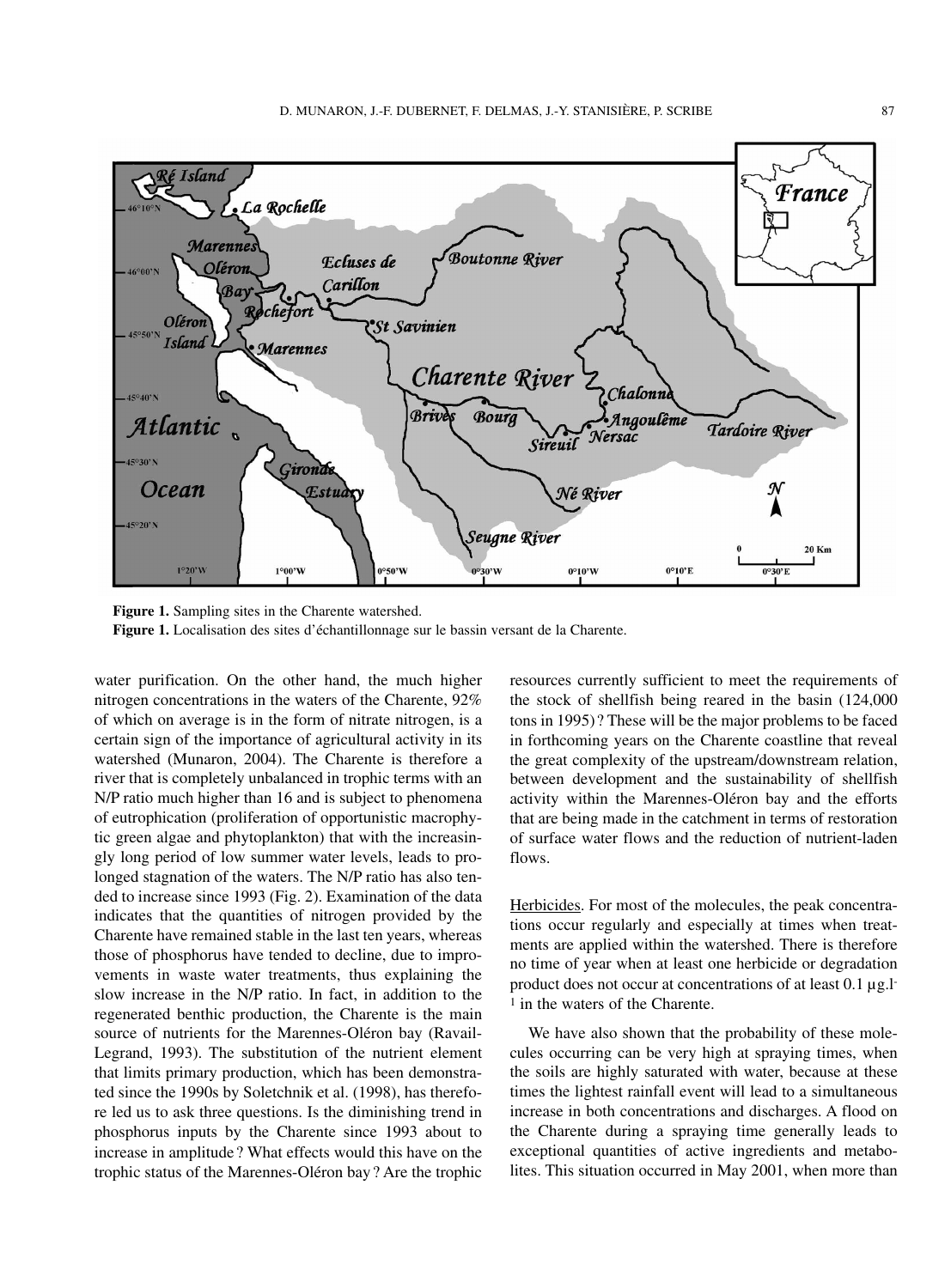

**Figure 2.** N/P annual mean ratio in the Charente river at Bourg-Charente. **Figure 2.** Evolution des rapports N/P moyens annuels dans les eaux de la Charente à Bourg-Charente.

400 kg of herbicides were carried down to the estuary in one month by the Charente. The other risk periods in terms of the occurrence of these molecules in the river's water are as follows : i) at spraying times when the level of soil saturation is low, so that rainfall generally leads to very little surface runoff or groundwater flows. The water therefore becomes very concentrated in herbicides and the concentrations in the Charente can be particularly high (from 0.2 to  $0.6 \mu g.l^{-1}$ ) because of the low dilution. Even though the discharges remain low  $(20 \text{ to } 80 \text{ m}^3 \text{ s}^{-1})$ , the quantities transported can be moderately high, as was the case in May and June 2002, when respectively 60 and 100 kg of herbicides were provided by the Charente; ii) at spraying times when the soil saturation levels are high, since the slightest rainfall can lead to the Charente flooding. This results in the transport of large quantities especially of metabolites (as in the winter floods of January to March 2001, when between 90 and 200 kg of herbicides were transported per month).

The Charente can therefore transport variable quantities of herbicides each year to its estuary, with quantities reaching more than 1360 kg in 2001 (Fig. 3) and about 510 kg in 2002 (Fig. 4) as a result of variable meteorological and hydrological conditions. As the first of these two years was one of the wettest of the decade (1993-2002) whereas the second was one of the driest, we can estimate that the values for quantities transported represent the range of variation for the annual quantities of herbicides transported by the Charente (for the 29 products studied).

Summer (July, August and September) is the period when the quantities of herbicides provided by the Charente are the lowest, because this is outside the time of most intensive spraying and the soil saturation levels are usually very low at this time. We estimate that between 12 and 30 kg of herbicides are provided per month during summer.

Following the analysis of the pesticides data collected on the Charente from 1993 to 2002, we can confirm that a decrease in the concentrations and quantities of atrazine and simazine has occurred in the last ten years, even though these two products are found almost constantly in the Charente, together with their metabolites, DEA and DIA, respectively.

This decrease in the last ten years is the result of a series of restrictions on use that have been put in place up to the present day, and that led to a complete ban on the use of these two active ingredients in 2003. As for the phenylureas, currently no molecule is found systematically. However, it seems that the use of diuron (from April to June) and isoproturon (from January to March) has become increasingly common in recent years. In the case of diuron, the reason is probably the ban or restrictions on the use of other active ingredients used in vineyards (terbuthylazine and simazine). The results of analyses conducted in 2002 also demonstrated, that for the first time on the Charente, two degradation products of diuron, DPMU and DPU have occurred, although at relatively low concentrations (0.1  $\mu$ g.l<sup>-1</sup> but up to 0.37  $\mu$ g.l<sup>-1</sup> in May 2002 on the Boutonne). These examples show that in addition to monitoring active ingredients in waters, it is essential to also monitor metabolites of herbicides when these have a mobility, remanence or toxicity at least as great as the parent-molecule. If not,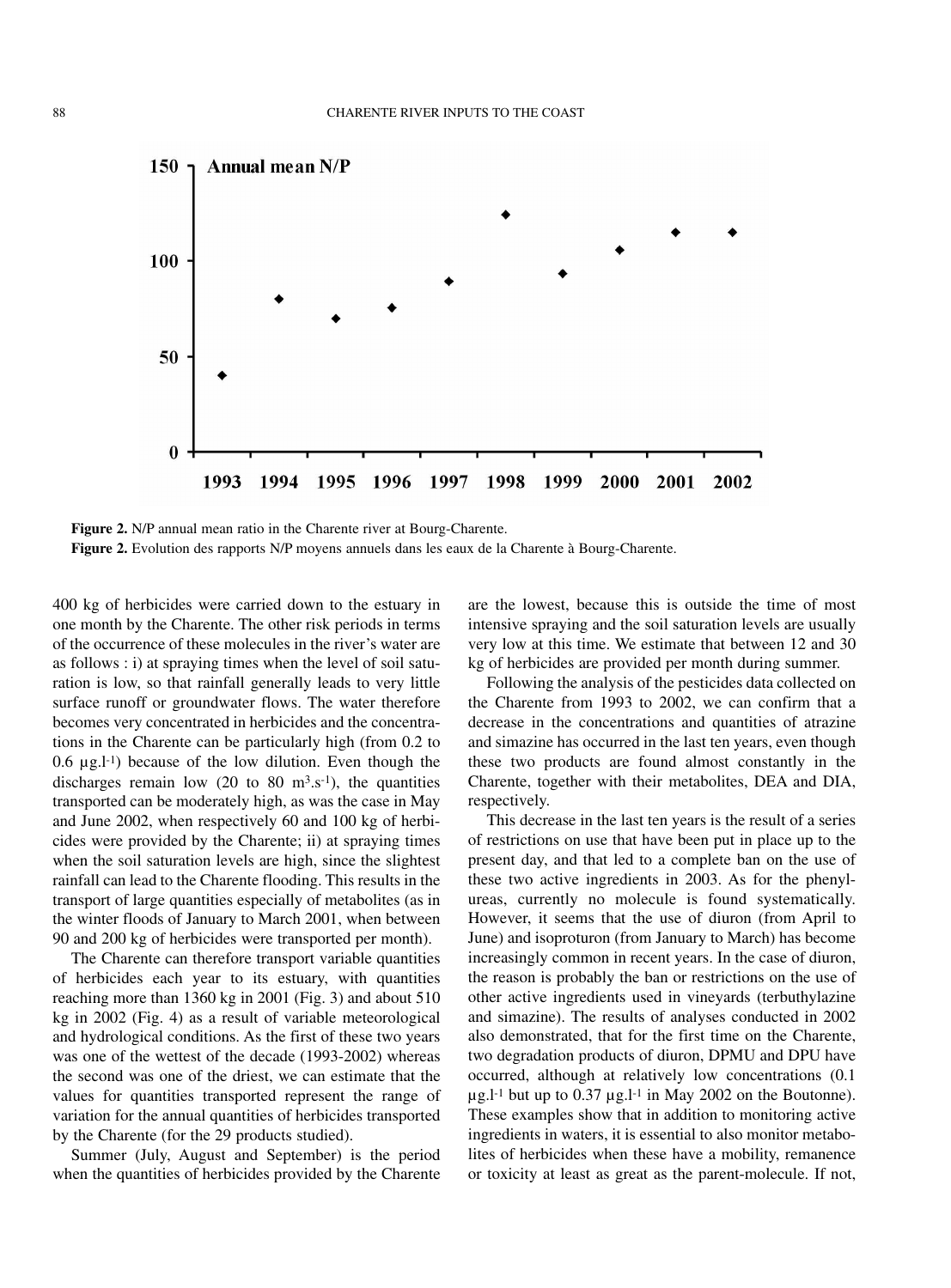

**Figure 3.** Herbicide inputs from the river Charente to the Marennes-Oleron bay during 2001. **Figure 3.** Flux bruts d'herbicides apportés par la Charente au bassin de Marennes-Oléron au cours de l'année 2001.



**Figure 4.** Herbicide inputs from the river Charente to the Marennes-Oleron bay during 2002. *\* : (Chlortoluron + DCPU + linuron)* **Figure 4.** Flux bruts d'herbicides apportés par la Charente au bassin de Marennes-Oléron au cours de l'année 2002. *\* : (Chlortoluron + DCPU + linuron)*.

part of the problem remains masked, the assessments would therefore be incomplete and the conclusions of the studies falsified.

#### *Characterization of the geochemical behaviour of herbicides during their traverse of the estuary*

It is important to determine whether the transfer of herbicides in the transition zone between the inland and marine environments is influenced by the mixing of fresh and saline waters (dilution phenomenon) or whether other factors also affect their fate by, for example, amplifying the phenomena

of adsorption or degradation. We therefore conducted two sampling programmes in May 2000 and March 2002, by monitoring a water-mass as it became gradually diluted. These two periods differed significantly in hydrological terms, the discharges of the Charente being 190 and 75 m3.s–1, respectively. They reflected two different circumstances that can occur in the Charente estuary (the first being a rapid transfer of the transported materials and the second a much slower transfer). The results obtained showed that only atrazine seemed to have a consistent behaviour from one year to another in the Charente estuary, in relation to the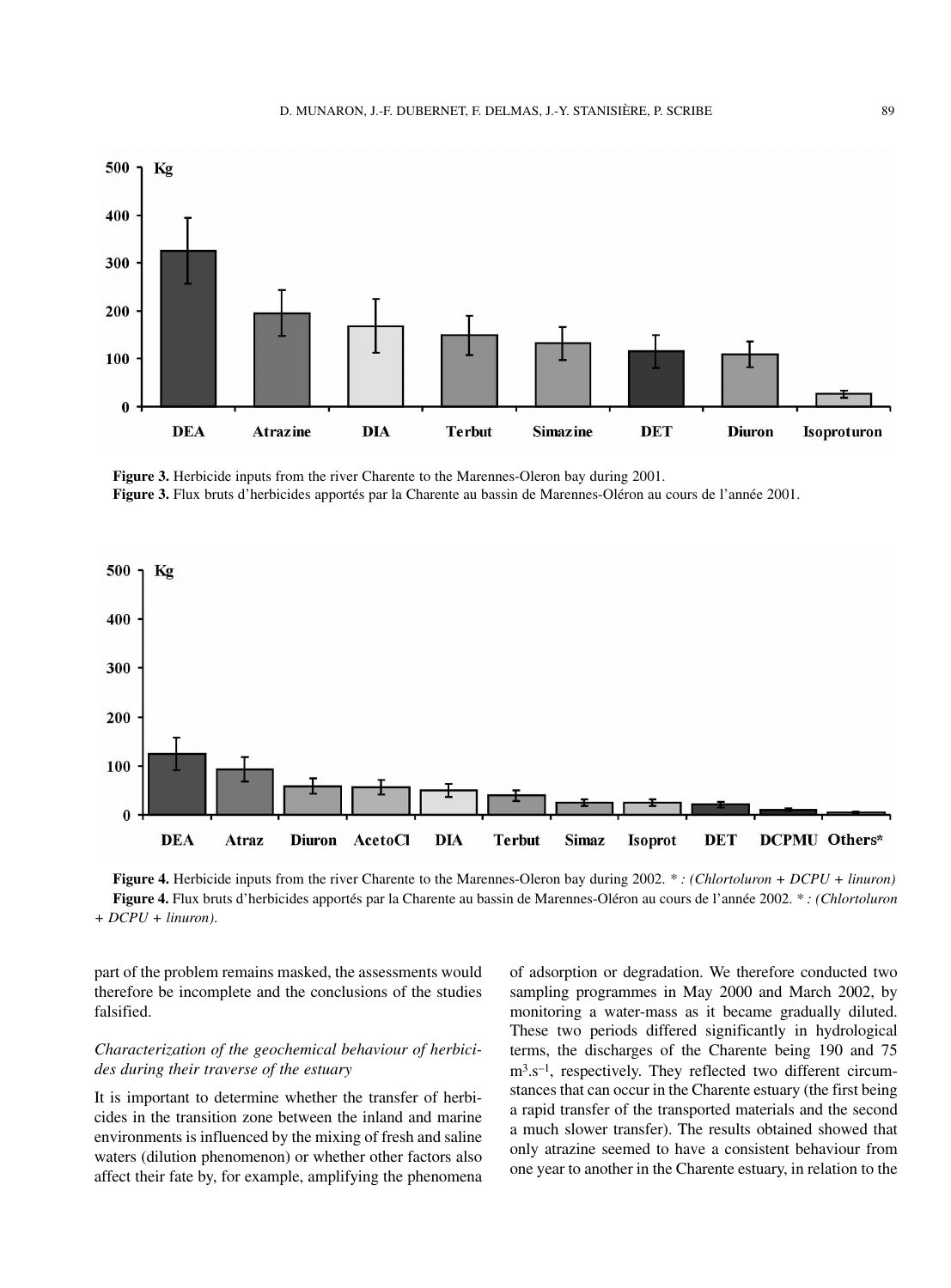different meteorological/hydrological and biogeochemical conditions occurring at the two sampling times.

This is why we chose this substance thereafter to illustrate the dispersion of a herbicide in the Marennes-Oléron bay (Munaron, 2004).

### *Simulation of the dispersion of atrazine in the Marennes-Oléron bay*

Four events, corresponding to scenarii encountered in the last two years of the study (2001-2002) were simulated (Munaron et al., 2003). The very different character of these two years, particularly in terms of hydrology, allowed us to simulate very varied scenarii, typified by high, moderate and low quantities transported, on the basis of a realistic data set collected during the study (in terms of discharges and meteorology and in terms of the herbicide concentrations present in the waters of the Charente). These simulations confirmed the fact that there is a clear relation between the use of herbicides on agricultural land and their occurrence in the natural marine and estuarine environments (the highest concentration of atrazine in the Marennes-Oléron bay, of the order of 0.12 µg.l<sup>-1</sup>, was effectively recorded during the times of spraying). Furthermore, they showed that the discharges of the Charente determined the extent of the atrazine plume in the basin, so that the atrazine present in the estuary was expulsed during floods, but in contrast was retained when the discharges were lower.

The extent of the plume was greatest in the estuary during flood episodes on the Charente, when it could affect all the zone located on the north side of the estuary mouth (the western limit of the plume at this time being situated at the line of Fort Boyard), but also and especially the mudflat areas on both sides of the estuary (the Brouage mud-flat to the south and those of Aunis and Chatelaillon to the north). Residual currents then gradually led the plume toward the south toward the Pertuis de Maumusson, where it was forced to travel along the eastern coast, i.e. toward the Brouage and Marennes mud-flats. The calculated exposure times indicate that in general, the exposure to concentrations of more than  $0.1 \mu g.l^{-1}$  of atrazine is rather rare, except during periods of spraying. At these times, the calculated exposure times to a concentration of  $> 0.1 \mu g.l^{-1}$ of atrazine can reach 35 days in the Charente estuary (during low discharges), 20 days at the estuary mouth, 14 days at the mud-flats close to the estuary and up to 5 days in the areas furthest from the mud-flats on either side of the estuary (also during floods).

Hydrodynamic simulations using Mars2D software have enabled us to determine the concentrations and exposure times that result from the dispersion of atrazine in the Marennes-Oléron bay. They show that at certain times, the waters of the Marennes-Oléron bay can have high atrazine

concentrations (up to  $0.12 \mu g.l^{-1}$ ). This herbicide can then come into contact initially with non-targeted species (suspended micro-algae, the benthic macro-fauna, farmed filter-feeding shellfish and oyster larvae) for a sufficiently long time to lead eventually to toxicity effects. It is still impossible at present to determine whether this compound leads either to inhibition of photosynthesis in certain phytoplankton species, thereby modifying phytoplankton populations, or whether it causes an overall reduction in primary production, or the appearance of malformation in oyster larvae, leading to the low settlement rates that have frequently been observed.

#### **Conclusions and Perspectives**

Following all these results, many perspectives can be discerned from our work, some of which are currently being developed.

## *Extend the diagnosis of inputs of contaminants to the Charente coast*

The same problem exists in all the bays and creeks along the Charente coast. For example, the inputs to the Sèvre-Niortaise estuary could have an impact on shellfish farming in the Aiguillon bay and Seudre River also influence the water quality in the south of the Marennes-Oléron bay. It is therefore necessary to comprehensively take into account all of the inputs from estuaries and creeks to the sea. Special attention has been given throughout our work to obtaining realistic estimates of the quantities transported by the Charente and in developing a methodology that can be applied to other estuaries in the region. The application of this methodology to the upstream parts of the Sèvre-Niortaise river (collaboration between Cemagref and DIREN, with the installation of an automated sampling station) and downstream in the Seudre (collaboration between Ifremer and Cemagref, with the installation of a point sampling programme at times when the shellfish are particularly sensitive) is already in place.

## *Widen the range of contaminants being detected and develop more comprehensive ecotoxicological approaches*

Because of all the pressures that are being exerted on coastal and marine environments, especially in the Marennes-Oléron bay, a more holistic approach to the contamination of coastal areas has become essential. Very often, studies (of which ours is an example) only focus on a single chemical compound or family of contaminants, because of the lack of resources, so that it is then difficult to characterize the effects on ecosystems. No correlation is apparent, either because the concentrations are too low in the coastal environment, or because other contaminants can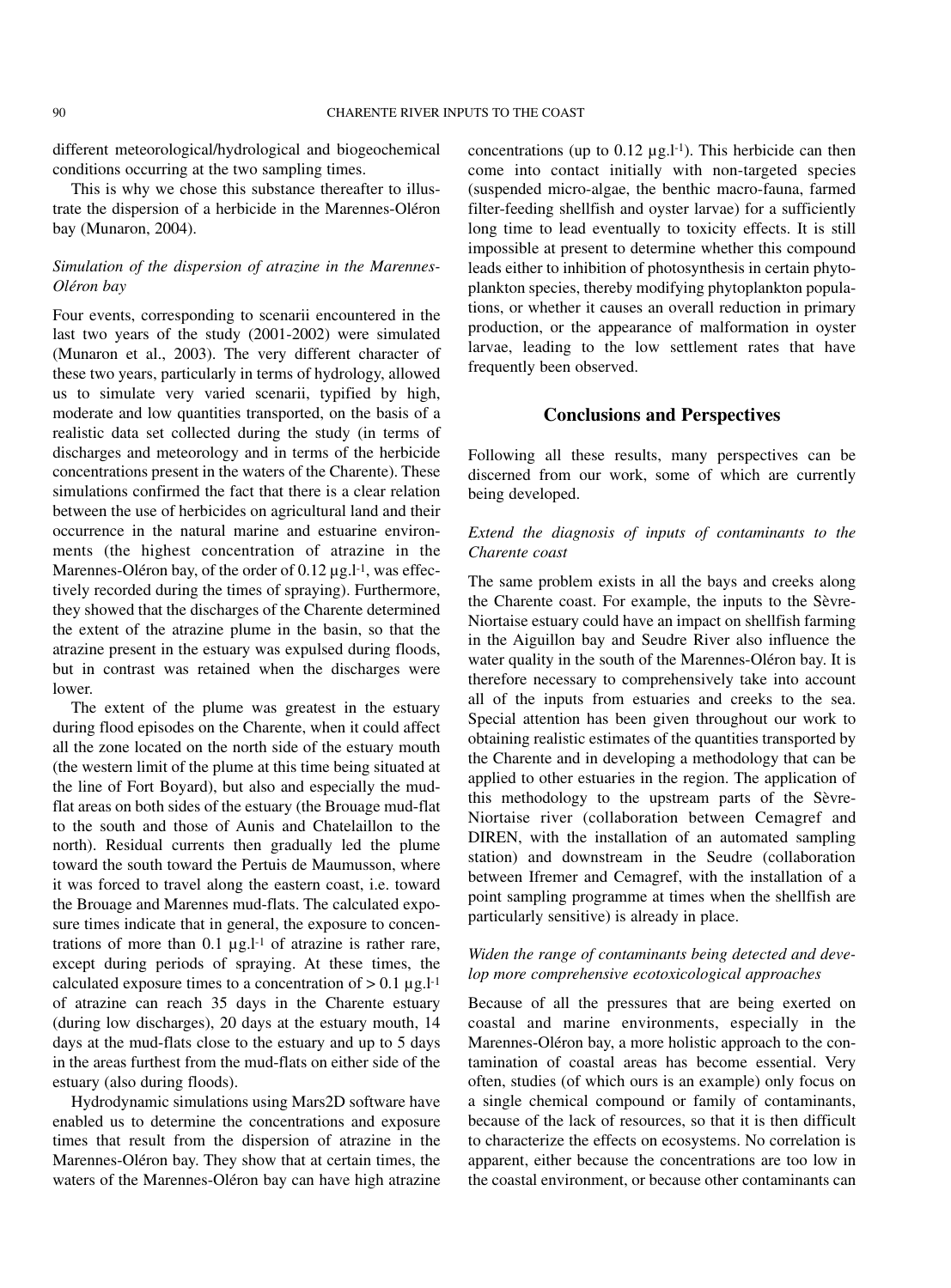occur simultaneously and interfere with the results. Furthermore, synergistic and combined effects are beginning to be reported in the literature between several contaminants (of the same or different families) that occur in trace quantities in waters. It has been shown that the cumulative impact of dozens of herbicides at environmental concentrations on micro-algae is much greater than the effect of each one taken singly. Why not test new correlations between the cumulative effects of the cocktail of contaminants present in the Marennes-Oléron bay and the suspected changes in the communities of phytoplanktonic species, the phenomena of summer mortalities or even the decreased settlement of oyster spat? These new ecotoxicological approaches are currently being developed on the Brouage (Marennes-Oléron) mud-flat, as part of the PEVS (Programme Environnement Vie et Société of the CNRS). They are based on the concentrations and exposure times obtained in this study and focus particularly on the genotoxic impact of atrazine on oysters (aneuploidy) and on the combined effects of cocktails of pesticides (including atrazine) on the immunodeficiency of shellfish (Bouilly et al., 2003). These more comprehensive and more realistic approaches should provide concrete advances in terms of risk assessment and of the effects related to the simultaneous occurrence of cocktails of contaminants in the water. In this study area, a major advance has been made with the development of passive captors, whose use is in our opinion a priority because of the information provided on the concentrations  $(< 0.1$  ng.l<sup>-1</sup>) of a wide range of contaminants (metals, and water- and fat-soluble compounds).

# *Acquiring a better understanding of the geochemical behaviour of herbicides in the estuarine environment*

The behaviour of herbicides in the estuarine environment has been studied on many occasions, but has never been studied during periods of low summer water levels, when the transit times are long and mixing by tides is incessant. There is no evidence to confirm in these circumstances, that the normally conservative behaviour of herbicides is constant from one year to another. It will however be essential to have suitable detection techniques, allowing us to descend to quantification levels of the order of a nanogram per litre (e.g. HPLC, or GC-MS). Furthermore, how can we estimate the half-lives of herbicides in the estuarine environment? This question is for the moment unanswered. The currently available techniques using mesocosms, and therefore closed systems, does not seem to be suitable because the very property of an estuary is that it is an open ecosystem.

#### *Further improving the realism of the Mars2D model*

This research has enabled us to test the latest developments of Mars2D model in the Charente channel area. The model has been considerably improved compared to earlier versions. By gaining realism, it has thus been able to answer the questions posed by our work. Nevertheless, the very fact of using it has revealed improvements that could be made, which will be essential, if we want to use it for other types of molecules, and over a wider area, such as the Pertuis coastal waters. The hydrodynamic part of the model must be improved by including the inputs from the Seudre and the Gironde, which could have a major influence on the salinity and water quality in the Marennes-Oléron bay. Similarly, the effect of the tides must be simulated since only a single amplitude is currently taken into account, whereas in certain cases differences are observed according to the tidal cycle. The relatively shifting bathymetry of the intertidal zone can also be a significant error factor. It is therefore essential to improve each of these points in order to obtain a reliable tool that gives a faithful representation of the advection and dispersion phenomena that take place in the bay. Starting from this, together with the ecotoxicological results and data concerning the contaminants brought down from the watershed, the model could be used as an efficient risk assessment tool relating to the contaminants in the waters of the Marennes-Oléron bay.

#### **References**

- **Bouilly K., Leitao A., McCombie H. & Lapegue S. 2003**. Impact of atrazine on aneuploidy in Pacific oysters, *Crassostrea gigas*. *Environmental Toxicology and Chemistry* **22**: 219-223.
- **Dupas S. 1996**. Recherche des phénylurées et des triazines et de leurs produits de dégradation dans les environnements fluviaux et marins côtiers. Laboratoire de Physique et Chimie Marines (LPCM). Paris, *Thèse, Université Pierre et Marie Curie - Paris VI*: 349p.
- **Dupas S., Scribe P. & Dubernet J.-F. 1996**. On-Line and Off-Line Solid-Liquid Extraction and Liquid Chromatographic Analysis at Trace Levels, for Monitoring of Herbicides and their Degradation Products in River and Fluvio-Estuarine Freshwater- Seawater Interfaces. *Journal of Chromatography A*, **737**: 117-126.
- **Le Roux F., Gay M., Lambert C., Waechter M., Poubalanne S., Chollet B., Nicolas J.-L. & Berthe F. 2002**. Comparative analysis of *Vibrio splendidus*-related strains isolated during *Crassostrea gigas* mortality events. *Aquatic Living Resources* **15**: 251-258.
- **Miramand P., Pigeot J., Budzinsky H., Guyot T., Bustamante P., Huet V. & Fichet D. 2002**. Etude des polluants métalliques (Cd, Cu, Hg, Pb, Zn), des organochlorés (Lindane et PCB) et des hydrocarbures aromatiques polycycliques (HAP) dans les organismes vivants sur une zone intertidale du bassin de Marennes-Oléron (Charente-Maritime). *Contrat Agence de l'eau Adour-Garonne*. Dossier n° : 290/98/0004 : 58 p.
- **Munaron D. 2004**. Etude des apports en herbicides et en nutriments par la Charente: Modélisation de la dispersion de l'a-